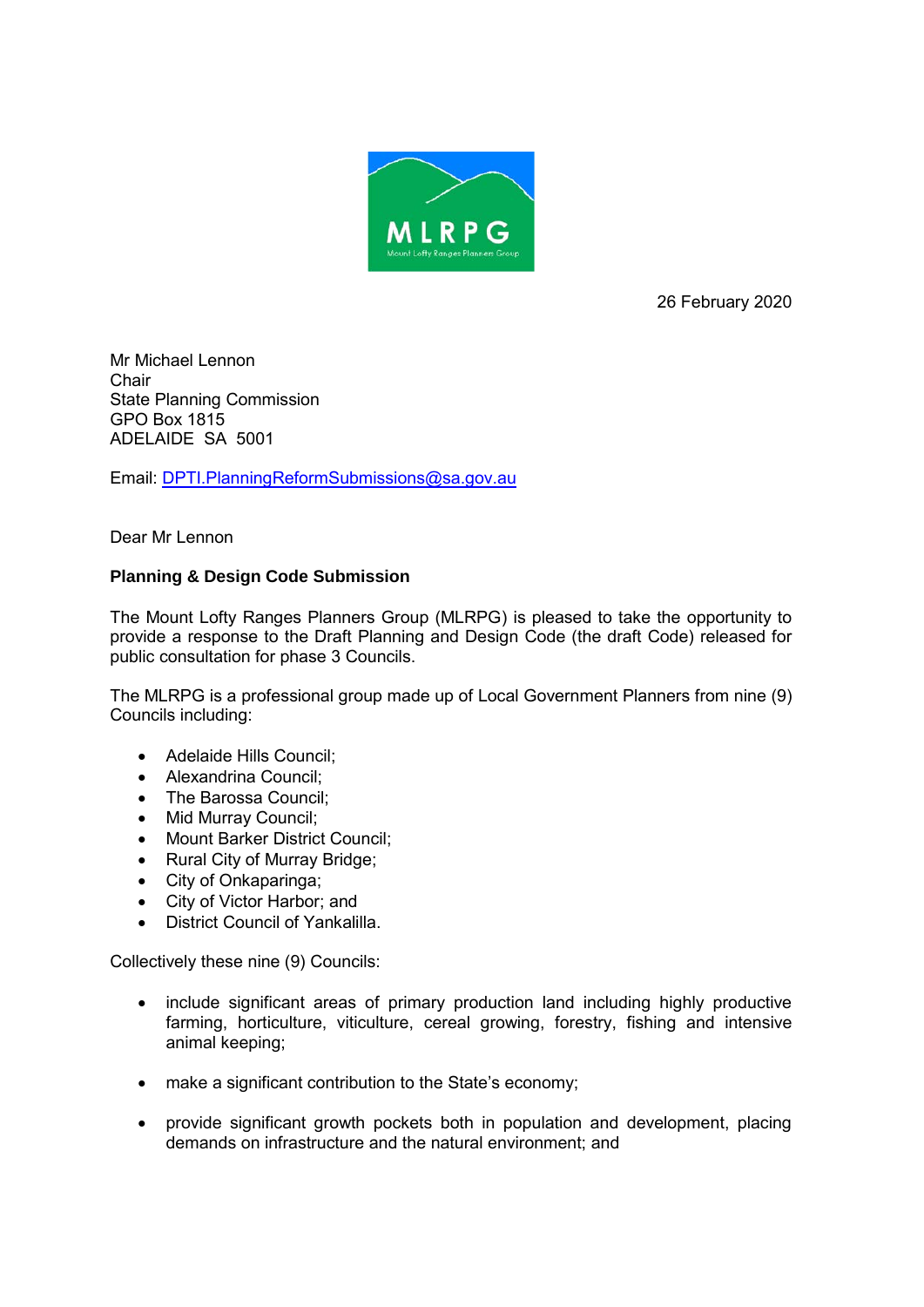• have major tourism destinations, many of which are included in the SA tourism plan with tourist numbers targeted to double over the next decade.

As evidenced above, the MLRPG covers a diverse region facing a wide variety of development issues, which will be greatly influenced by the draft Planning and Design Code (the Code). I'm sure each Council will represent these specific issues effectively in their individual submissions.

The MLRPG recognise that the Planning Reforms and the development of the Draft Code is a significant undertaking and support the intent of the planning reforms to modernise and improve the State's planning system. The MLRPG also supports the notion that a modern planning system is fundamental for South Australia, as it will ensure our State remains liveable, prosperous and vibrant.

It is noted that the draft Code seeks to implement a consistent statewide approach in regard to the structure, content and understanding of development zones, policies and provisions. However, it is considered that this has resulted in a Code which is largely urban centric and fails to recognise and incorporate policy which best guides development in rural, regional and township settings.

Of significant concern to the MLRPG is the loss of development policy that addresses the local nuances of our diverse region. With this in mind, it is considered that our Councils are set to lose these significant elements of policy detail, as well as existing highly effective planning policy tools which have been developed proactively to protect, enhance and enable appropriate development in the region consistent with the 30 Year Plan for Greater Adelaide. Much of this soon to be lost content has been developed in consultation with our communities, and has been subsequently refined over many years to provide for robust development policies which achieve the desired planning outcomes for our region. The existing development policies also represent a significant investment of both public money and the time and expertise of councils, as well as the goodwill of communities and stakeholders involved in the policy development process.

It is therefore the MLRPG's recommendation that the Code allow for a degree of diversity to recognise local nuances in character in the region. This can be achieved by allowing for discretionary local specific policies or Technical and Numeric Variations (TNVs), thereby reflecting the differences of local places and context. Typically, this has occurred through the use of Desired Character Statements that detail the unique and different character, history, values and local aspirations of communities. The MLRPG would therefore support the reintroduction of these Statements in the Code via a Desired Character Area Overlay or as a TNV, which would ensure local nuances and quality of existing policy is recognised and carried over in to the Code.

Other key considerations for the MLRPG include the following:

## Inclusion of the Primary Production Priority Area Mapping

The inclusion of PIRSA's Primary Production Priority Areas (PPPA) mapping, to assist in the development of a holistic approach to land use and rationalisation policy within land zoned for primary production purposes, is considered critical. The PPPA mapping project was a scientifically based study undertaken by PIRSA and which considers slope, soil type, moisture content, etc. The PPPA mapping identified where prime versus lower value agricultural land was located within the Mt Lofty Ranges region. This PPPA mapping would assist in addressing the issue of fragmentation of good quality agricultural land through boundary realignment applications (i.e. where a farmer seeks to readjust title boundaries between a number of titles). It is considered that an additional overlay which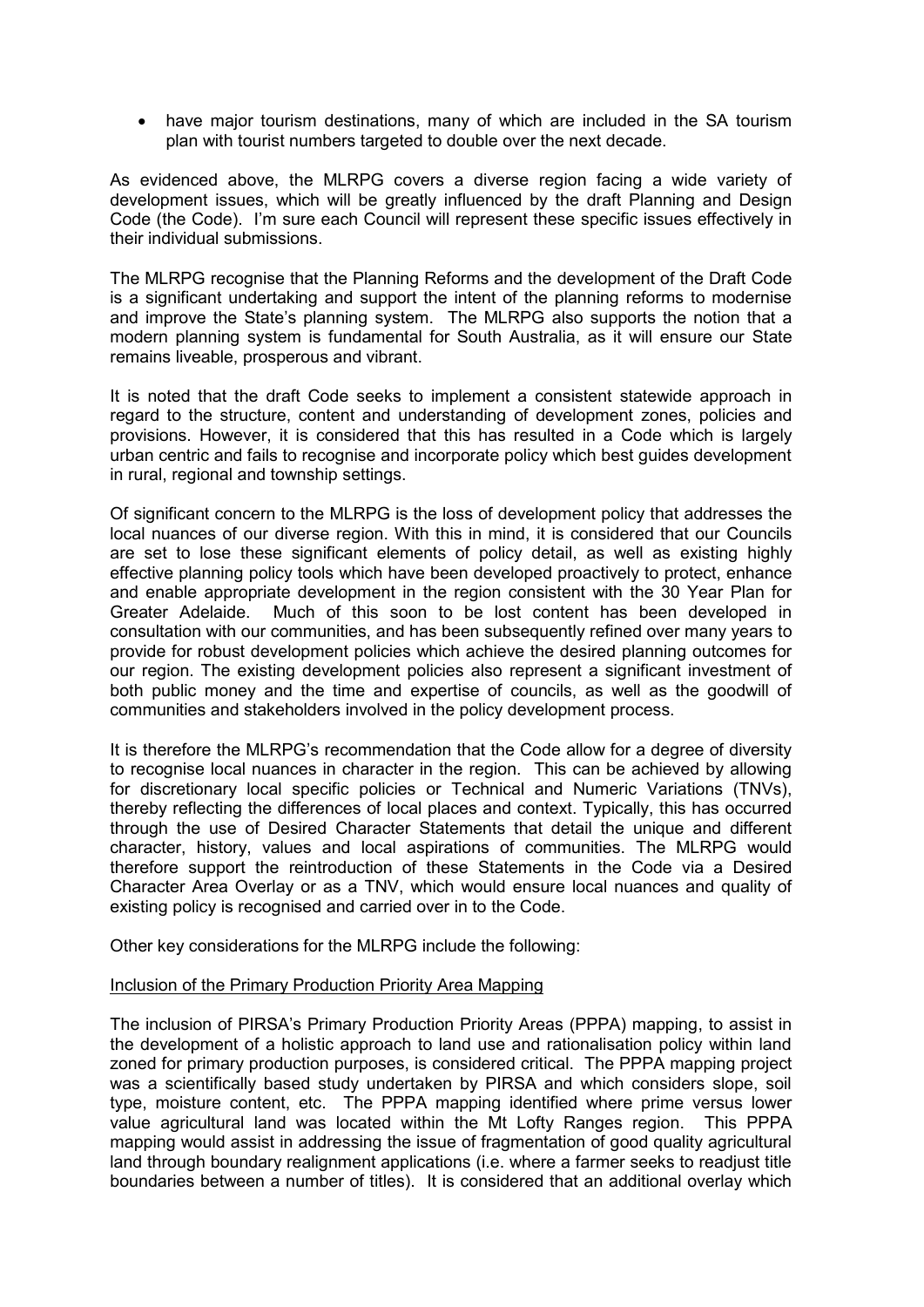identifies high versus low value agricultural land would greatly assist council planning officers and private consultants in making decisions in relation to such applications, where smaller titles are potentially being created for rural living purposes. The MLRPG therefore urges the SPC to include this mapping as an overlay in the P+D Code.

## Liquor Licensing and Development Assessment Application Alignment

It is considered that where a proposed land use has the ability to be a licensed premises under the *Liquor Licensing Act 1997*, the Liquor Licensing Approval process should be up front in the development application process (similar to what is proposed for the Native Vegetation clearance process). The objective here is to achieve consistency between approvals under the PDI Act and the Liquor Licensing Act, for factors such as licensed premises capacity, operating hours, entertainment and licensed areas.

These factors influence a development application through assessment of matters such as the capacity of on-site waste systems and car parking requirements to name a few. It is our experience that too often a liquor licensing application is inconsistent with the conditions of the associated Development Approval, generally resulting in higher numbers of patrons not envisaged in the development approval. This can result in post development issues such as failing on-site waste water systems, overflow parking in surrounding streets and entertainment and other noise impacts on surrounding residential neighbourhoods. It also results in unnecessary compliance issues between neighbours and creates agitation for councils and business operators within the region.

## DTS vs DPF in 'Peri-Urban' and Rural Areas

It is considered that there is a fundamental tension between the use of 'Deemed-to-Satisfy' criteria as 'Designated Performance Features' for the purpose of performance assessed development, within the 'Peri Urban' and Rural Zones. The manner in which DTS criteria are expressed could lead to performance-assessed development applications being contested due to a lack of guidance as to what variations (above the DTS criteria) are and are not, appropriate in a performance assessment. The relationship between the function of each of these criteria requires careful consideration and refinement where appropriate. It is considered that one way of addressing this issue, particularly where maximum building size is considered, might be to apply a ratio approach that corresponds directly to land size.

#### Heritage Statements

The table format being implemented for the historic area statements is quite restrictive in being able to express the context of an area's history and its key characteristics. It is suggested that a context section be added to the statements that allows for contextual information to be added to reflect the area's evolution and why certain land division patterns or housing styles should be maintained and complemented. Given that the Heritage Statements are replacing the Desired Character Statements, this addition becomes even more important in order to reflect current policy.

Through having to utilise these statements, a significant amount of policy has been lost from Development Plans. Where specific guidelines and diagrams are available, there should be an ability to refer to them. For example, diagrams highlighting the key building characteristics and relevant materials are an effective tool to provide land owners and developers that are proposing redevelop or undertake extensions to existing buildings.

Alternatively there should be more policies included in the Code to reflect such guidelines.